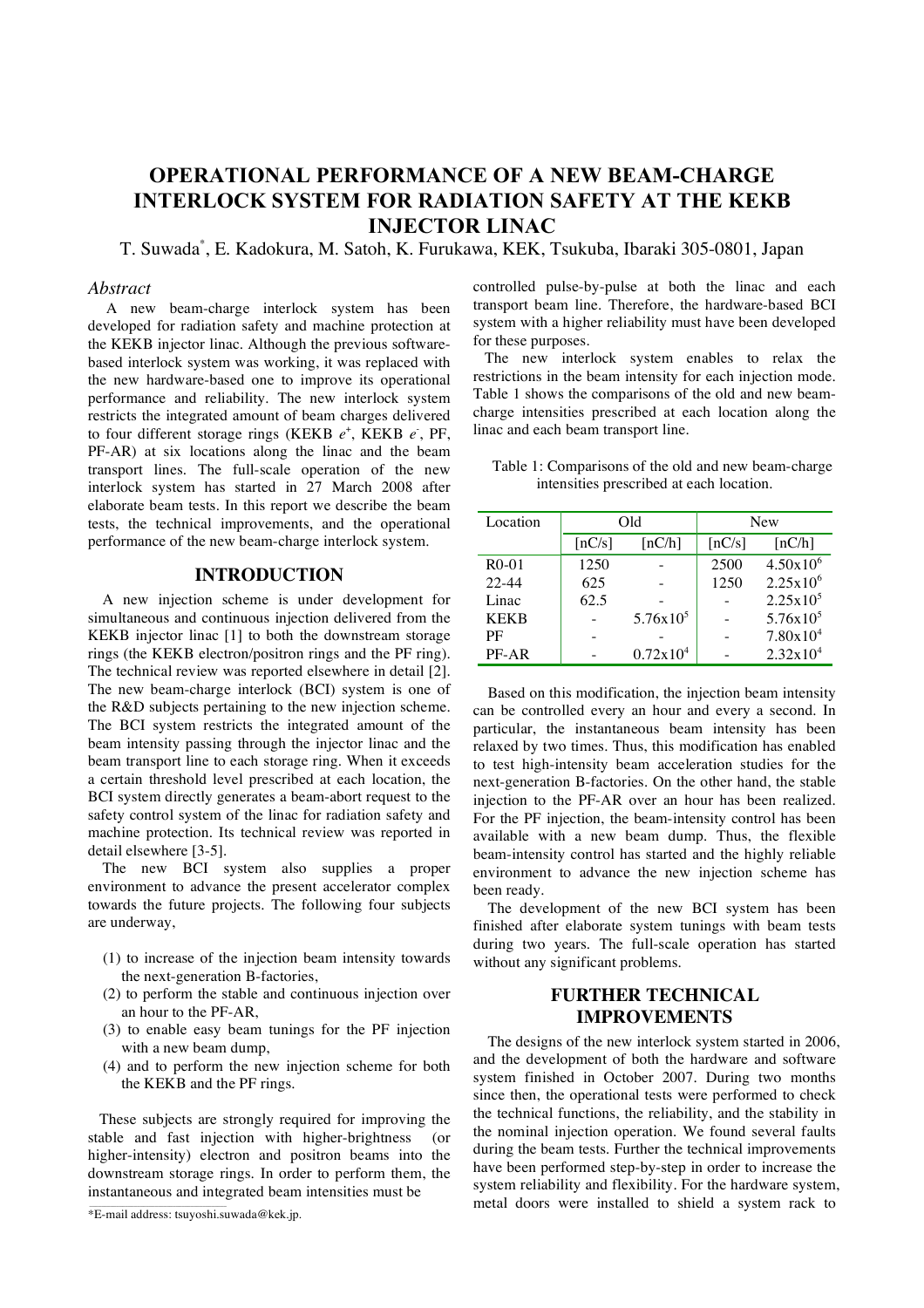further reduce electromagnetic noises mainly caused from high-power klystrons. An uninterruptible power supply (UPS) was also installed at each system rack to improve the operational reliability even for an unexpected power failure.

On the other hand, for the software system, the following subjects have been performed

- (1) to add a clock time adjustment function for whole the system,
- (2) to improve the stability of a serial communication line between the AR and the main control room of the linac,
- (3) to connect the alarm system,
- (4) and to improve the operational panels and the data transfer speed.

These improvements enabled to implement the flexible functions of the operation panels and to increase the speed of the data transfer and storage. The data transfer and the command controls were also stabilized without any problems. The function that automatically adjusts the clock time differences between the detector modules and the PLCs by communicating the UNIX-based host computer was added. It enabled to quickly let the linac operators know the abnormal system status. Thus, based on the software improvements, the operators can get easily and quickly the proper information and status of the BCI system.

## **BEAM TESTS**

The wall-current monitors are utilized for the beamcharge measurements in the new BCI system. They were calibrated with both bench and beam tests. The calibration system of the test bench was reported in detail elsewhere [4,6].



Figure 1: Linear relations of the beam charges integrated every a second interval as a function of the beam repetition rate obtained for one-bunch (red) and two-bunch (blue) acceleration mode.

Here, the results of the beam tests are briefly described. The typical results with the KEKB positron beam are shown in fig. 1.

The results show the linear relations of the beam charges integrated every a second interval depending on the beam repetition rate obtained for one-bunch and twobunch acceleration mode. The results indicate a good linearity within 1% and with a dynamic range of  $\sim$ 20 dB although the obtained data include tiny beam intensity fluctuations.

Figure 2 shows the time trends of the beam charges integrated every a second interval measured for the nominal KEKB operation during a day. We can clearly see the variations in the differences on the KEKB electron and positron beam intensity, on the number of the accelerated bunches, and the repetition rate. The results also show that the beam charges are stably measured pulse-by-pulse without any significant signal noises.



Figure 2: Time trends in the beam charges integrated every a second in the nominal KEKB operation. The repetition rate, the number of accelerated bunches (1b: 1 bunch, 2b: 2 bunches), and the charge sign are indicated at each data point.

Figures 3 (a) and (b) shows the typical time trends of the integrated charges integrated every an hour interval during a week and a day obtained for the nominal KEKB operation, respectively. As shown in fig. 3(a), the typical integrated intensities are  $\sim$ 3% to the prescribed beam charges (CL=5.76x10<sup>5</sup> nC/h) at location KEKB while the maximum of the integrated intensity have attained up to ~10% (or  $6x10^4$  nC/h) level to it. This level (~3%) corresponds to the integrated beam charges in the stable continuous injection operation, in which the electron and positron injection has alternatively changed every a few minutes. The maximum level  $(\sim 10\%)$  corresponds to the injection with a maximum repetition rate. Thus, we can see that in the nominal operation condition the measured beam intensity is far enough away from the prescribed beam charges.

As shown in fig. 3(b), we can also see that the BCI system is properly reset every clock hour, and it successively continues the measurement after the reset without any time delay. It is also confirmed that the variations in the linear slope of the measured integrated charges depend on the change of the beam repetition rate.